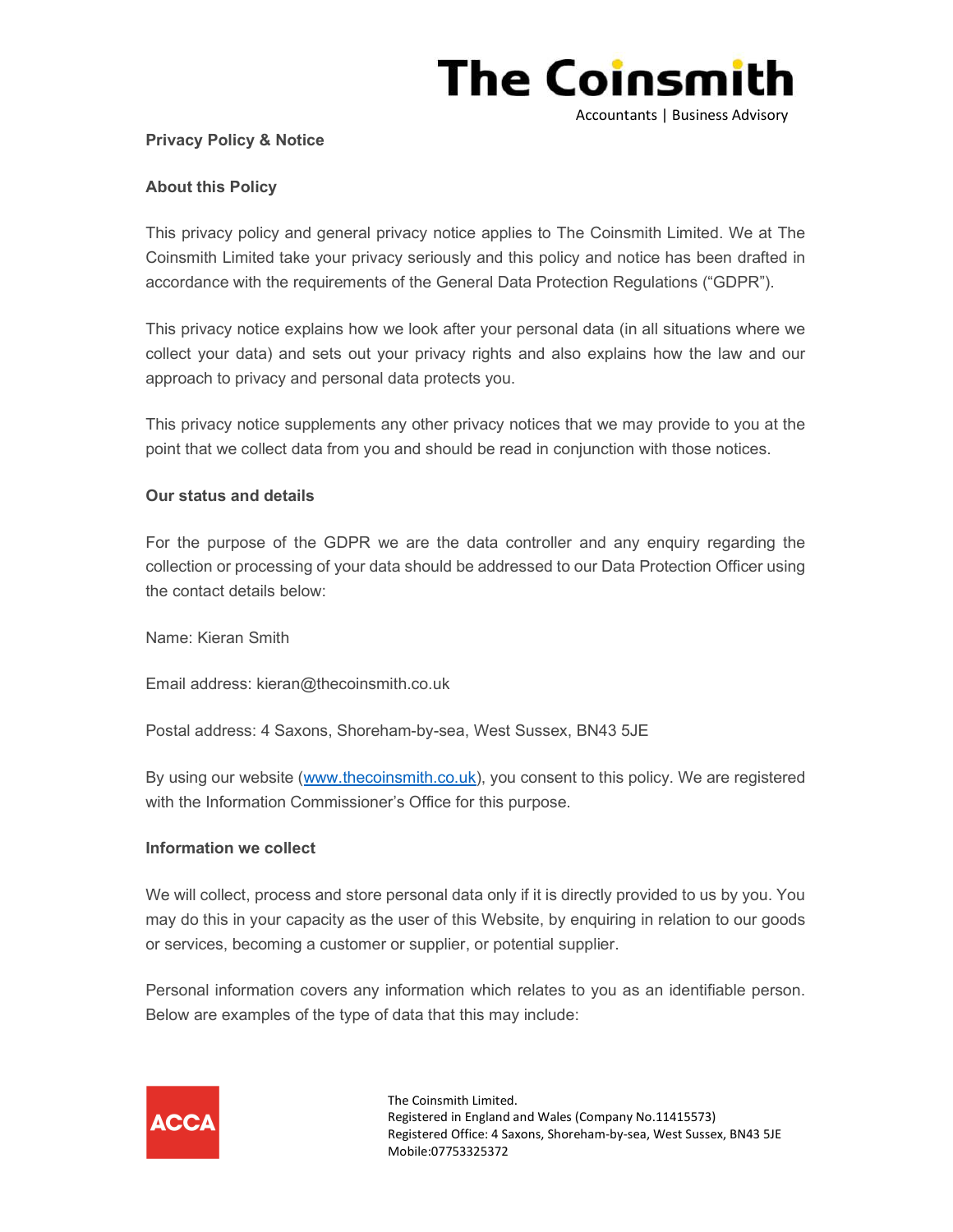- 1. Identity Data including forenames, last name, maiden name, date of birth, gender, marital status, and username or similar identifier.
- 2. Contact Data may include invoicing; purchase order; home or work address, email address and telephone numbers, personal or job title and position.
- 3. Financial Data may include bank account and payment card details.
- 4. Special Category Data for example health or medical data, details about your race, religion, sex and political opinions.
- 5. Transaction Data may include payments made for products and services you have purchased from us, or in relation to payments that we have made to you.
- 6. Technical Data may include internet protocol (IP) address, browser type and version, time zone setting and location, browser plug-in types and versions, operating system and platform and other technology on the devices used to access this Website.
- 7. Profile and Usage Data may include enquiries submitted by you, purchases information, feedback and survey responses, and how you use our website, products and services.
- 8. Marketing Data may include details of any preference that you have advised us of in relation to marketing communications from us.

We may also collect non-personal data such as Aggregated Data which is data that may be obtained from your personal data, but which does not directly or indirectly identify you. This may include Usage Data detailing how you use our Website and the features and areas that you have interacted with.

### How do we collect your personal data?

A range of different methods may be used to collect data which may include the following methods:

- 1. Direct interactions with us in person, by post, phone, email or otherwise. You may give us your Identity, Contact and Financial Information.
- 2. Automated technologies or interactions with our website, by using the web enquiry form, [or the shopping cart on this website]. You may give us Identity, Contact and Financial Information.
- 3. Third parties or publicly available sources (third parties may be used in processing Identity, Contact and Financial categories of personal data).

# Data accuracy

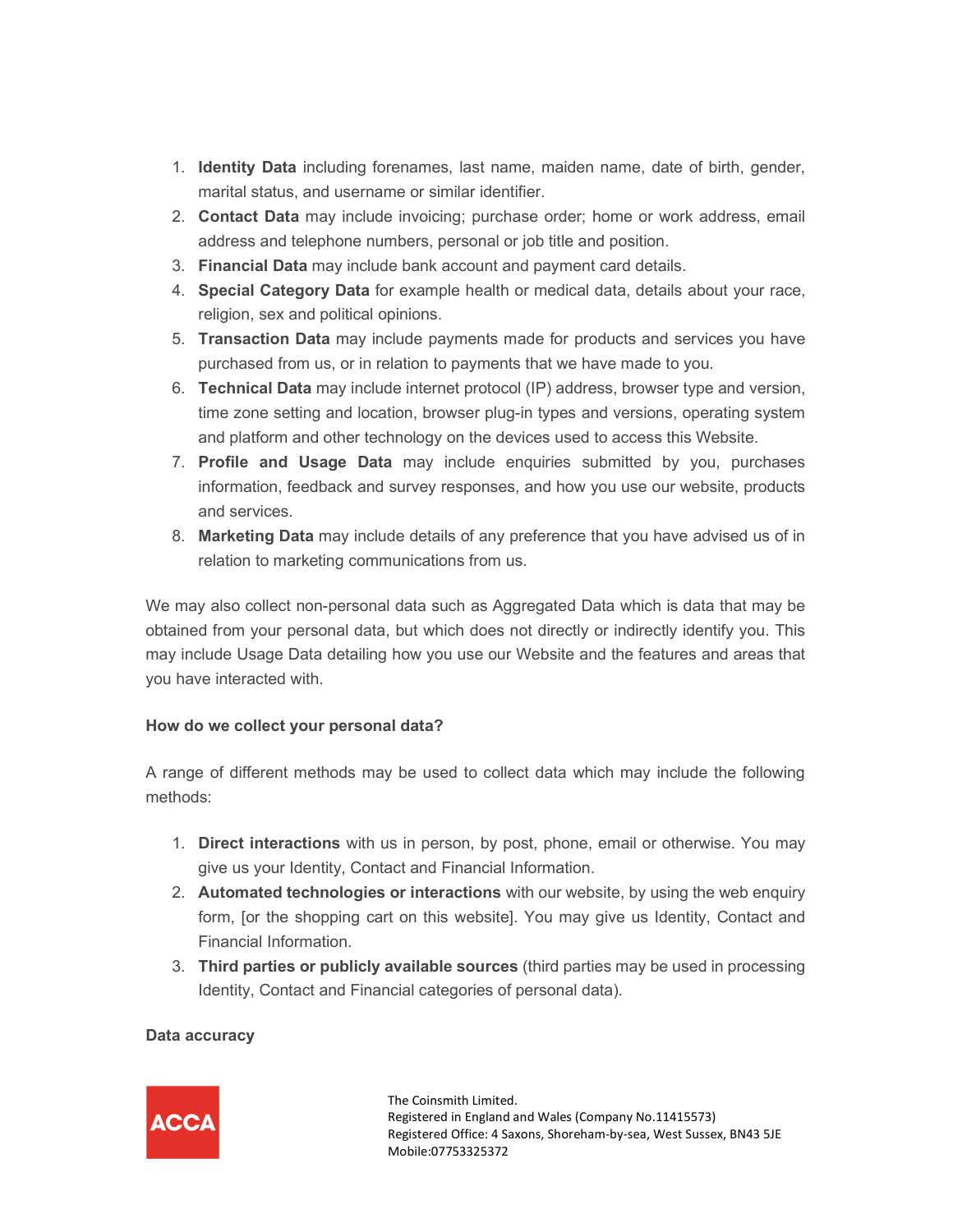It is important that the data that we hold about you is accurate and up to date. In the event that your data changes please notify us so that we can update our records.

### Use of your information

We may hold and process personal data that you provide to us in accordance with the GDPR.

The information that we collect and store relating to you is primarily used:

- 1. To enable us to provide our services to you, to communicate with you and to meet our contractual commitments to you. This may include Identity, Contact, Financial and Transactional data.
- 2. To notify you about any changes to our business, such as improvements to our Website or service/product changes, that may affect our service or relationship with you. This may include Identity and Contact data.
- 3. If you are an existing customer, we may contact you with information about goods and services similar to those that were the subject of a previous sale to you. This may include Identity and Contact data.
- 4. Where you have consented to receive such information, to provide information on other parties' products or services that we feel may be of interest to you. This may include Identity, Contact and Marketing data.
- 5. Where you have consented to receive our e-newsletters to provide that to you. This may include Identity and Contact data.
- 6. Where we need to comply with a legal obligation. This may include Identity, Contact and Transactional data.
- 7. Where it is necessary for our legitimate interests (or those of a third party) and your interests and fundamental rights do not override those interests. This may include all types of data.

Where we collect your data for marketing purposes we will always request your consent, at the point the data is collected, to use your data for that purpose.

We will always obtain your prior consent to sharing your personal data with any third party for their marketing purposes. This may be to enable relevant third parties to advise you of products or services that may be of interest to you.

We will only use your personal data for a reason other than the purpose for which it was originally obtained if we consider that we need to use it for that other purpose and have a legitimate interest in doing so.

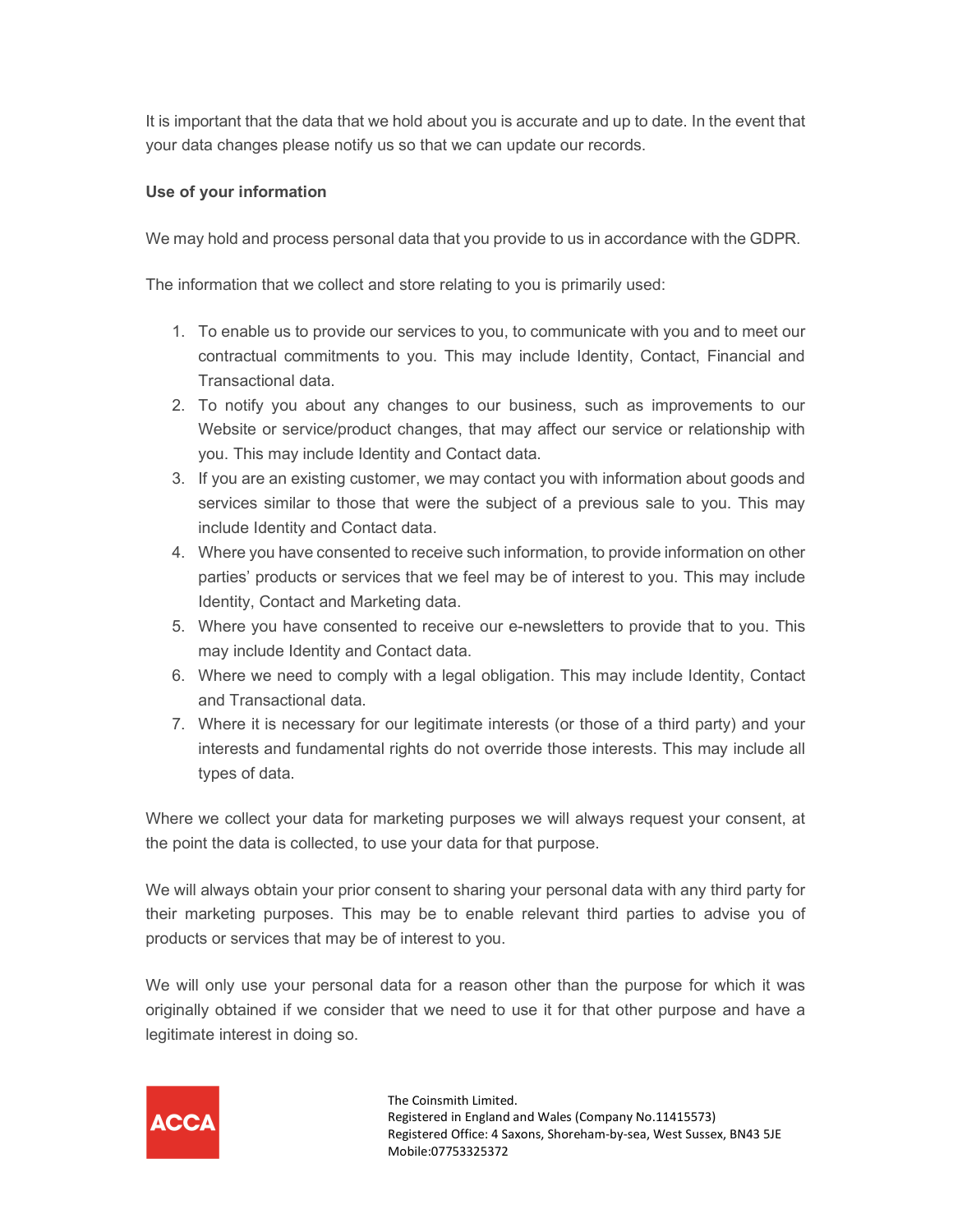### Disclosure of your information

There are a range of circumstances where we may disclose your data to third parties. These include:

- 1. Regulatory bodies. We may disclose your data to regulatory bodies to enable us to comply with the law and to assist fraud protection and minimise credit risk. This may include Identity, Contact and Transactional data.
- 2. Our Suppliers. We may disclose your data to third parties that are involved in the fulfilment of our services to you. This may include Identity, Contact and Transactional data.
- 3. Third party marketing. Where you have consented for us to do so, we may provide your data to selected third parties who may contact you about their goods or services that you may be interested in. This may include Identity, Contact and Marketing data.
- 4. Business sale. We may disclose your personal data outside of our organisation: (a) in the event that we sell or buy any business or assets, in which case we may disclose your personal data to the prospective seller or buyer of such business or assets; and (b) if The Coinsmith Limited's business is bought by a third party, in which case personal data held by it about its customers will be one of the assets to transfer to the buyer. However, any such transfer will only be on terms that the confidentiality of your personal data is protected and that the terms of this privacy policy will continue to be complied with by the recipient.

Please be advised that we do not reveal information about identifiable individuals to our advertisers, but we may, on occasion, provide them with Aggregated Data about our Website visitors and customers.

If you do not want us to share your data with third parties you will have the opportunity to withhold your consent to this when you provide your details to us on the form on which we collect your data, or you can do so by writing to us at the address detailed above or sending us an email to info@thecoinsmith.co.uk at any time.

### Controlling the use of your data

Where we rely on consent as the lawful basis for processing your data you can revoke or vary that consent at any time.

If you do not want us to use your data or want to vary the consent that you have provided you can write to us at the address detailed in clause 2 or email us at info@thecoinsmith.co.uk at any time.

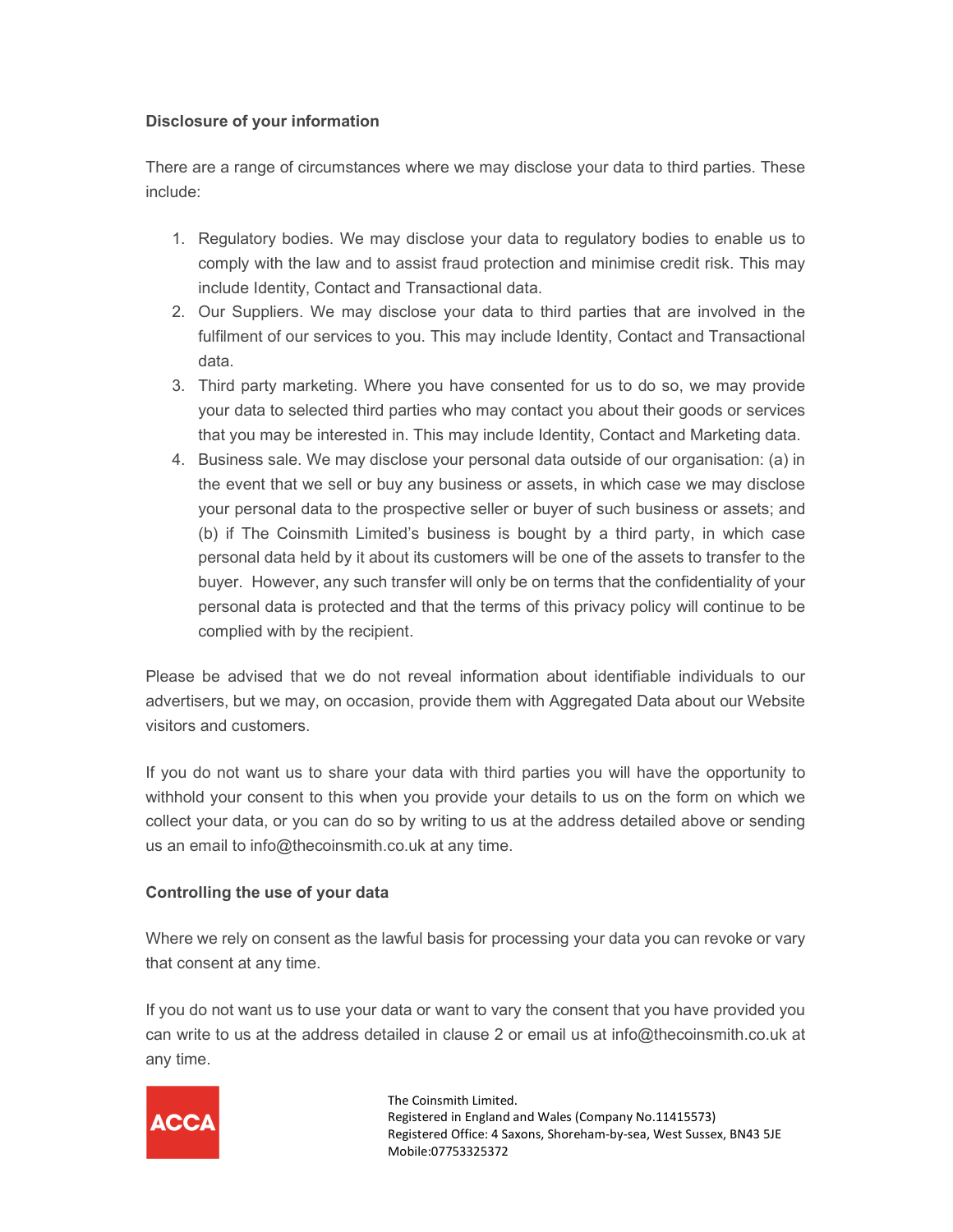### Data storage and the transfer of your data

As part of the services offered to you, for example through our Website, the information you provide to us may be transferred to and stored in countries outside of the European Economic Area (EEA) as we use remote website server hosts to provide the website and some aspects of our service, which may be based outside of the EEA, or use servers based outside of the EEA – this is generally the nature of data stored in "the Cloud". It may also be processed by staff operating outside the EEA who work for one of our suppliers, e.g. our website server host, payment processing provider, or work for us when temporarily outside of the EEA.

A transfer of your personal data may happen if any of our servers are located in a country outside of the EEA or one of our service providers is located in a country outside of the EEA.

If you use our service while you are outside the EEA, your personal data may be transferred outside the EEA in order to provide you with these services.

If we transfer or store your personal data outside the EEA in this way, we will take steps with the aim of ensuring that your privacy rights continue to be protected, as outlined in this privacy policy. Where we use suppliers based in the US, we may transfer data to them if they are part of the Privacy Shield which requires them to provide similar protection to personal data shared between the Europe and the US.

#### **Security**

The transmission of information via the Internet or email is not completely secure. Although we will do our best to protect your personal data, we cannot guarantee the security of data while you are transmitting it to our site; any such transmission is at your own risk.

We have put in place security measures to prevent your data from accidental, loss or disclosure. Once we have received your personal data, we will use strict procedures and security features to try to prevent unauthorised access.

Where we have given you (or where you have chosen) a password so that you can access certain parts of our site, you are responsible for keeping this password confidential. You should choose a password it is not easy for someone to guess.

In the event of a data breach we will notify the ICO and you in the event that the breach results in any likelihood of loss or damage to you.

#### Data retention

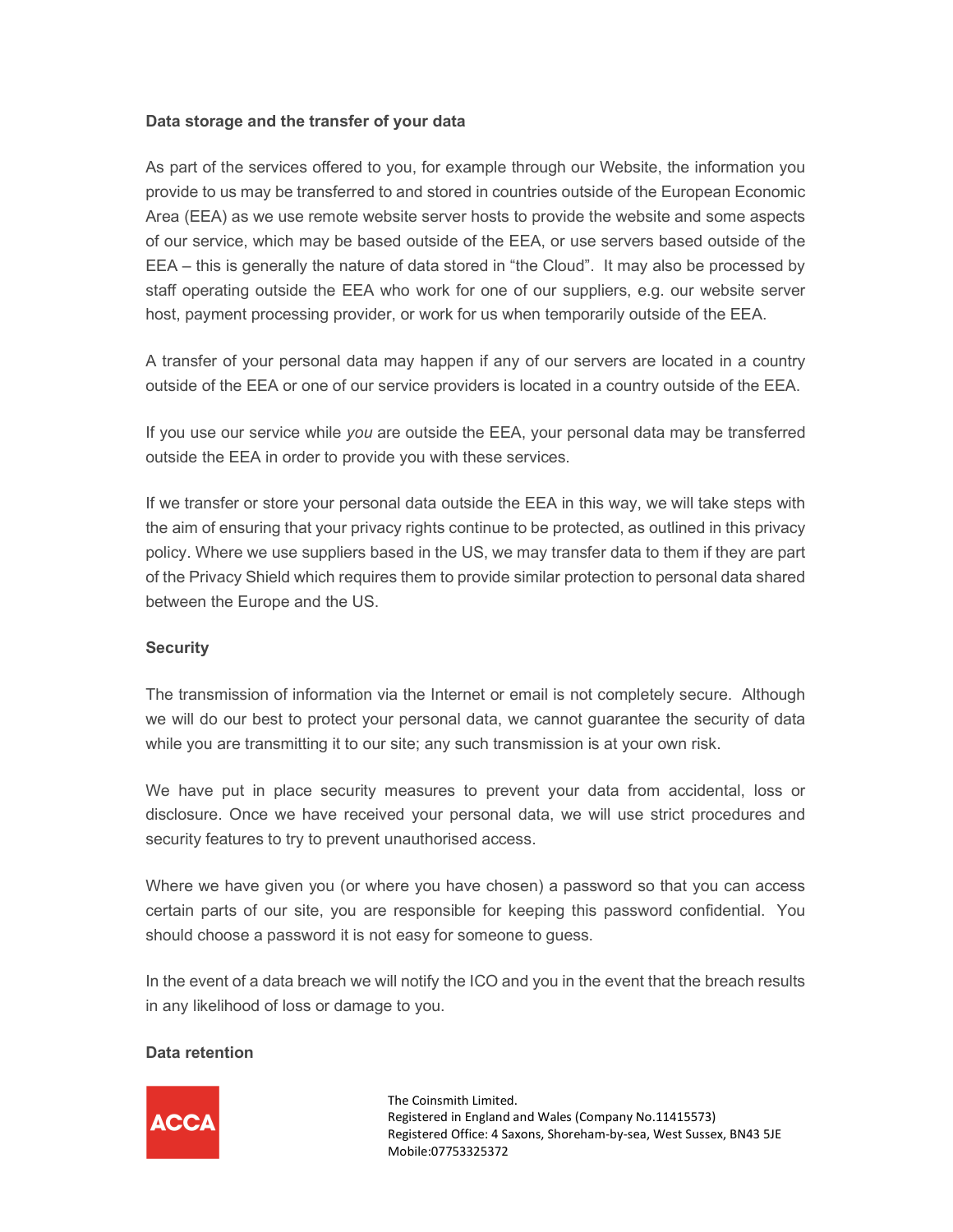The length of time that we retain, and store data depends on the purpose for which it was collected. We will only store data for as long as is required to fulfil that purpose, or for the purpose of satisfying legal requirements.

It is a legal requirement that we keep certain data about our customers and suppliers for at least six years. The type of data includes Contact, Identity, Financial and Transaction Data.

Where you have requested that we provide you with marketing materials we will retain your data until such time as consent is withdrawn by you.

### Use of cookies

Our Website uses cookies. We use cookies to gather information about your computer for our services and to provide statistical information regarding the use of our Website. Such information will not identify you personally – it is statistical data about our visitors and their use of our Website. This statistical data does not identify any personal details whatsoever.

We may also gather information about your general Internet use by using a cookie file. Where used, these cookies are downloaded to your computer automatically. This cookie file is stored on the hard drive of your computer, as cookies contain information that is transferred to your computer's hard drive. They help us to improve our Website and the service that we provide to you.

All computers have the ability to decline cookies. This can be done by activating the setting on your browser which enables you to decline the cookies. Please note that should you choose to decline cookies, you may be unable to access particular parts of our Website. Where we work with advertisers on our Website, our advertisers may also use cookies, over which we have no control. Such cookies (if used) would be downloaded once you click on advertisements on our Website.

# Your rights

The GDPR gives you a range of rights in relation to the personal data that we collect from. You have the right to:

1. Access your personal data. This right is commonly known as the 'data subject access request' and enables you to receive a copy of the personal data we hold about you. You will not need to pay a fee to access your personal data unless we can justifiably demonstrate that the request is repetitive or excessive. We will respond to all legitimate

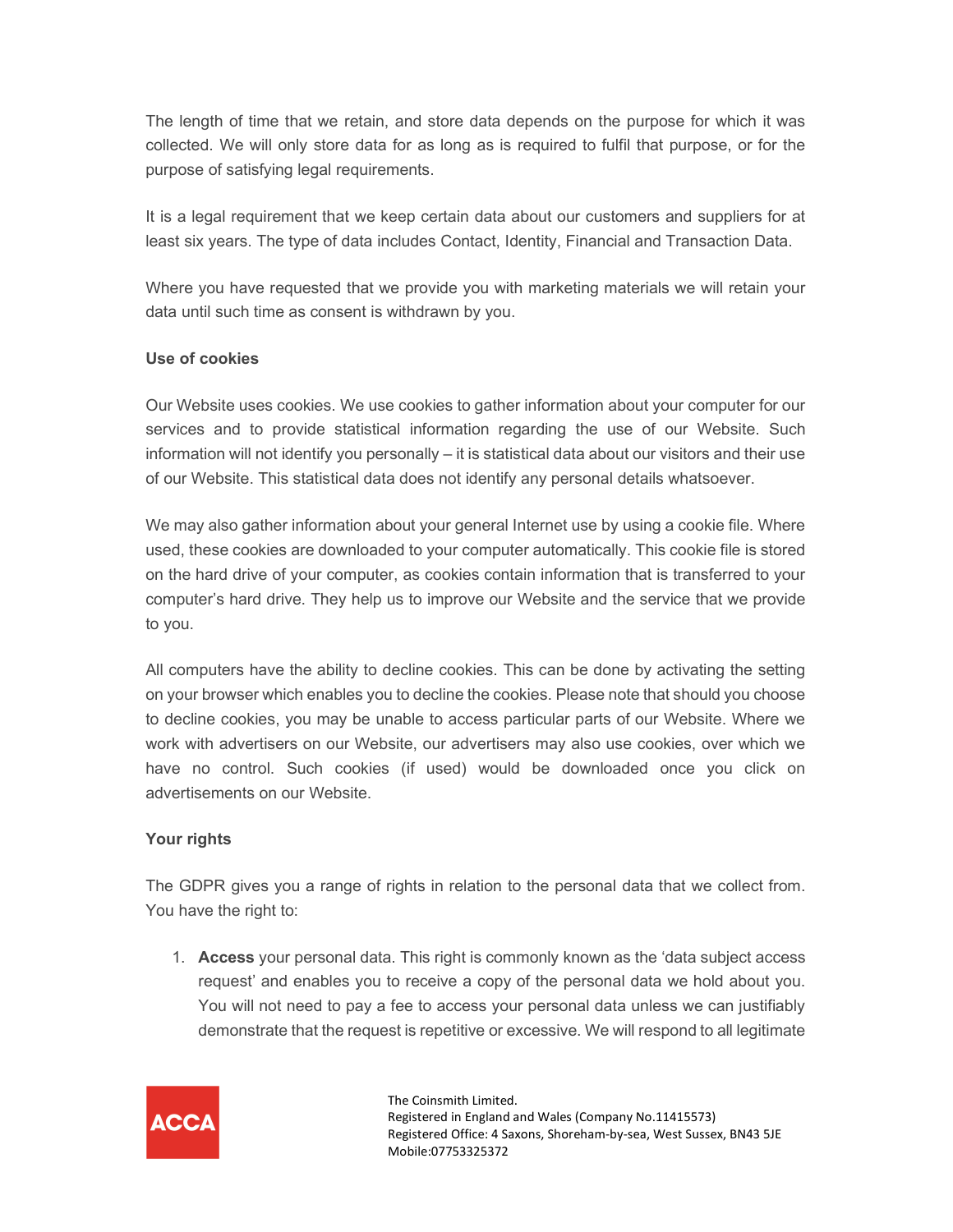data access requests within one month, but we may need to obtain further information from you in order to confirm your identity and the legitimacy of the request.

- 2. Request update of the personal data. This enables you to have any incomplete or inaccurate data corrected.
- 3. Erasure of your personal data. This enables you to ask us to delete personal data where there is no justifiable reason for us continuing to retain and process it. We may not always be able to delete the data such as if there is an ongoing contractual relationship between us or if we are legally required to retain the data.
- 4. Object to processing of your personal data where we are relying on consent or our legitimate interests (or those of a third party) as the justification for processing the data.
- 5. Restrict the processing of your personal data. This enables you to ask us to change the processing of your personal data. For example, you may wish to vary the basis on which we contact you.
- 6. Request the transfer of your personal data to you or to a third party. We will provide to you, or a third party you have chosen, your personal data in a structured, machinereadable format.
- 7. Withdraw consent. Where we are relying on consent to process your personal data you may withdraw that consent. If you withdraw your consent, we may not be able to provide certain products or services to you. We will advise you if this is the case at the time you withdraw your consent.

You can exercise these rights at any time by writing to us at the address detailed above, or by sending an email to info@thecoinsmith.co.uk.

# Third party links

You might find links to third party websites on our website. If you click a link to a third-party website and visit that site, you may be allowing that site to collect and share certain data about you. These websites should have their own privacy policies, which you should check. We do not accept any responsibility or liability for their policies whatsoever as we have no control over them.

# **Complaints**

If you wish to make a complaint regarding our use of your personal data then you can contact the Information Commissioner's Office (ICO), which is the UK's supervisory authority for data protection issues (www.ico.org.uk).